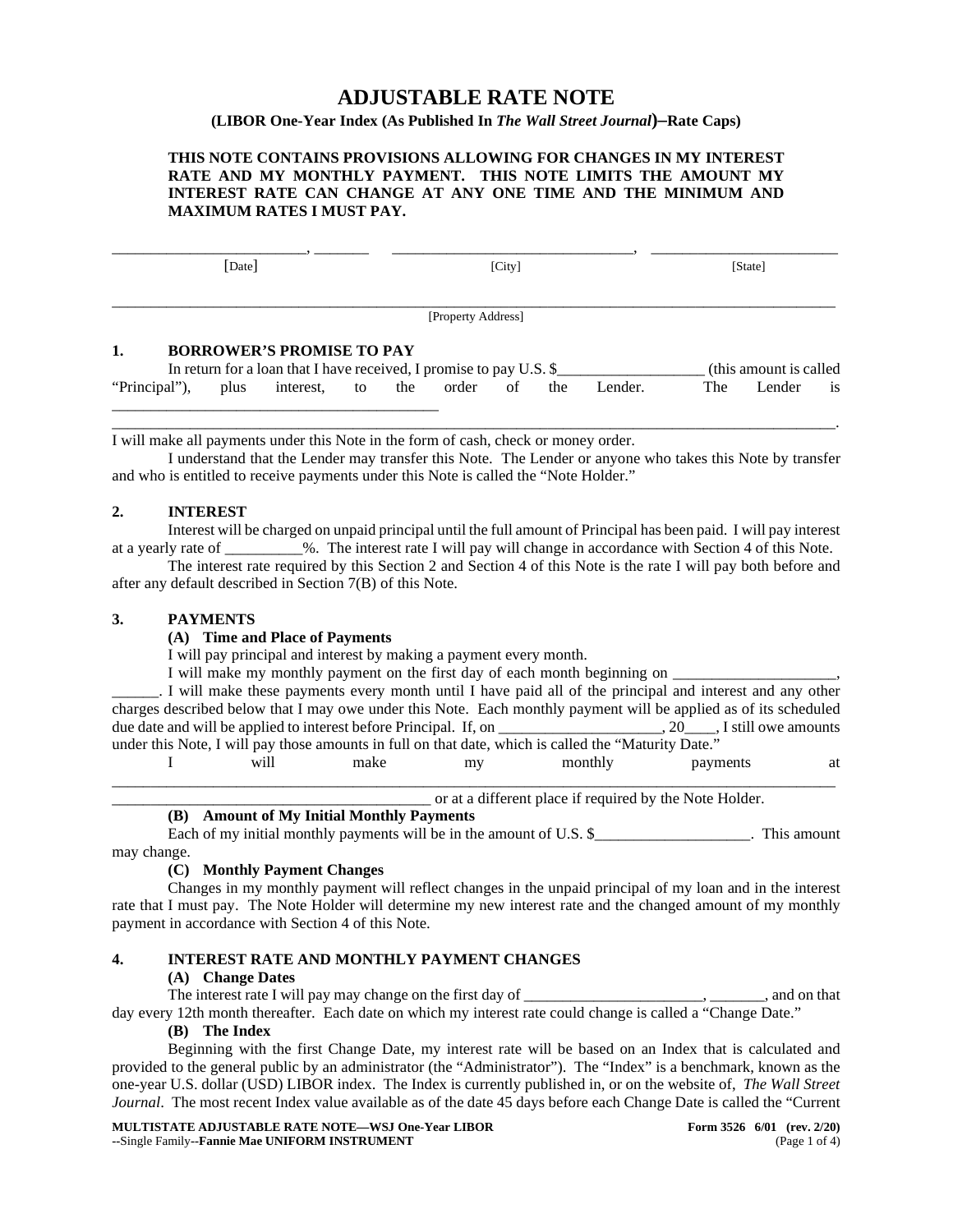Index," provided that if the Current Index is less than zero, then the Current Index will be deemed to be zero for purposes of calculating my interest rate.

If the Index is no longer available, it will be replaced in accordance with Section 4(G) below.

#### **(C) Calculation of Changes**

Before each Change Date, the Note Holder will calculate my new interest rate by adding \_\_\_\_\_\_\_\_\_\_\_\_\_\_\_\_\_\_ \_\_\_\_\_\_\_\_\_\_\_\_\_\_\_\_\_\_\_\_ percentage points (\_\_\_\_\_\_\_\_\_\_\_%) (the "Margin") to the Current Index. The Margin may change if the Index is replaced by the Note Holder in accordance with Section 4(G)(2) below. The Note Holder will then round the result of the Margin plus the Current Index to the nearest one-eighth of one percentage point (0.125%). Subject to the limits stated in Section 4(D) below, this rounded amount will be my new

interest rate until the next Change Date. The Note Holder will then determine the amount of the monthly payment that would be sufficient to repay the unpaid principal that I am expected to owe at the Change Date in full on the Maturity Date at my new interest rate in substantially equal payments. The result of this calculation will be the new amount of my monthly payment.

#### **(D) Limits on Interest Rate Changes**

The interest rate I am required to pay at the first Change Date will not be greater than  $\%$  or less than  $\%$ . Thereafter, my interest rate will never be increased or decreased on any single Change Date by more than two percentage points from the rate of interest I have been paying for the preceding 12 months. My interest rate will never be greater than  $\%$  or less than  $\%$ .

#### **(E) Effective Date of Changes**

My new interest rate will become effective on each Change Date. I will pay the amount of my new monthly payment beginning on the first monthly payment date after the Change Date until the amount of my monthly payment changes again.

## **(F) Notice of Changes**

The Note Holder will deliver or mail to me a notice of any changes in my interest rate and the amount of my monthly payment before the effective date of any change. The notice will include information required by law to be given to me and also the title and telephone number of a person who will answer any question I may have regarding the notice.

#### **(G) Replacement Index and Replacement Margin**

The Index is deemed to be no longer available and will be replaced if any of the following events (each, a "Replacement Event") occur: (i) the Administrator has permanently or indefinitely stopped providing the Index to the general public; or (ii) the Administrator or its regulator issues an official public statement that the Index is no longer reliable or representative.

If a Replacement Event occurs, the Note Holder will select a new index (the "Replacement Index") and may also select a new margin (the "Replacement Margin"), as follows:

> (1) If a replacement index has been selected or recommended for use in consumer products, including residential adjustable-rate mortgages, by the Board of Governors of the Federal Reserve System, the Federal Reserve Bank of New York, or a committee endorsed or convened by the Board of Governors of the Federal Reserve System or the Federal Reserve Bank of New York at the time of a Replacement Event, the Note Holder will select that index as the Replacement Index.

> (2) If a replacement index has not been selected or recommended for use in consumer products under Section (G)(1) at the time of a Replacement Event, the Note Holder will make a reasonable, good faith effort to select a Replacement Index and a Replacement Margin that, when added together, the Note Holder reasonably expects will minimize any change in the cost of the loan, taking into account the historical performance of the Index and the Replacement Index.

The Replacement Index and Replacement Margin, if any, will be operative immediately upon a Replacement Event and will be used to determine my interest rate and monthly payments on Change Dates that are more than 45 days after a Replacement Event. The Index and Margin could be replaced more than once during the term of my Note, but only if another Replacement Event occurs. After a Replacement Event, all references to the "Index" and "Margin" will be deemed to be references to the "Replacement Index" and "Replacement Margin."

The Note Holder will also give me notice of my Replacement Index and Replacement Margin, if any, and such other information required by applicable law and regulation.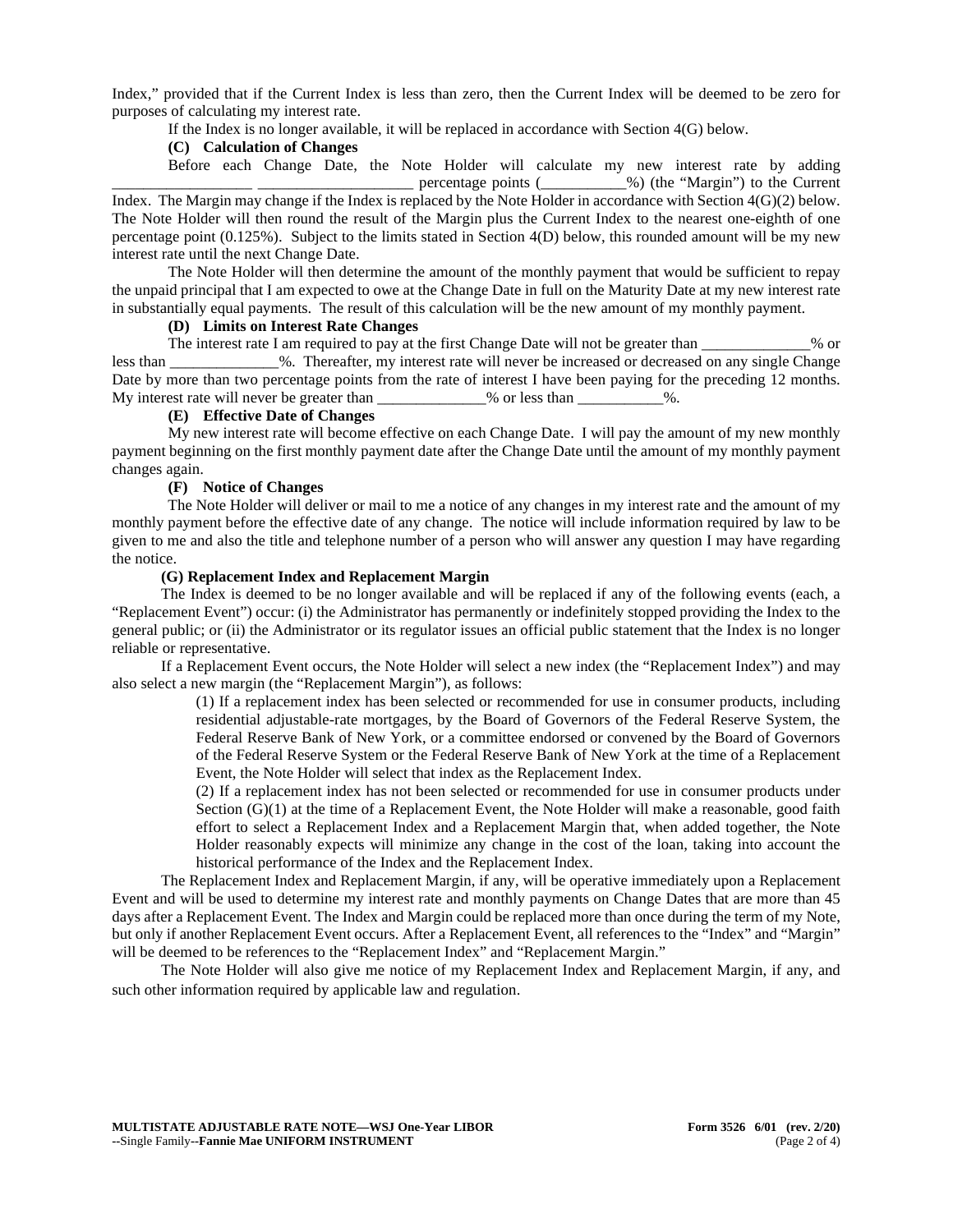## **5. BORROWER'S RIGHT TO PREPAY**

I have the right to make payments of Principal at any time before they are due. A payment of Principal only is known as a "Prepayment." When I make a Prepayment, I will tell the Note Holder in writing that I am doing so. I may not designate a payment as a Prepayment if I have not made all the monthly payments due under the Note.

I may make a full Prepayment or partial Prepayments without paying a Prepayment charge. The Note Holder will use my Prepayments to reduce the amount of Principal that I owe under this Note. However, the Note Holder may apply my Prepayment to the accrued and unpaid interest on the Prepayment amount, before applying my Prepayment to reduce the Principal amount of the Note. If I make a partial Prepayment, there will be no changes in the due dates of my monthly payment unless the Note Holder agrees in writing to those changes. My partial Prepayment may reduce the amount of my monthly payments after the first Change Date following my partial Prepayment. However, any reduction due to my partial Prepayment may be offset by an interest rate increase.

## **6. LOAN CHARGES**

If a law, which applies to this loan and which sets maximum loan charges, is finally interpreted so that the interest or other loan charges collected or to be collected in connection with this loan exceed the permitted limits, then: (a) any such loan charge shall be reduced by the amount necessary to reduce the charge to the permitted limit; and (b) any sums already collected from me which exceeded permitted limits will be refunded to me. The Note Holder may choose to make this refund by reducing the Principal I owe under this Note or by making a direct payment to me. If a refund reduces Principal, the reduction will be treated as a partial Prepayment.

## **7. BORROWER'S FAILURE TO PAY AS REQUIRED**

## **(A) Late Charges for Overdue Payments**

If the Note Holder has not received the full amount of any monthly payment by the end of \_ calendar days after the date it is due, I will pay a late charge to the Note Holder. The amount of the charge will be

\_\_\_\_\_\_\_\_\_\_\_\_\_\_% of my overdue payment of principal and interest. I will pay this late charge promptly but only once on each late payment.

#### **(B) Default**

If I do not pay the full amount of each monthly payment on the date it is due, I will be in default.

#### **(C) Notice of Default**

If I am in default, the Note Holder may send me a written notice telling me that if I do not pay the overdue amount by a certain date, the Note Holder may require me to pay immediately the full amount of Principal which has not been paid and all the interest that I owe on that amount. That date must be at least 30 days after the date on which the notice is mailed to me or delivered by other means.

## **(D) No Waiver By Note Holder**

Even if, at a time when I am in default, the Note Holder does not require me to pay immediately in full as described above, the Note Holder will still have the right to do so if I am in default at a later time.

# **(E) Payment of Note Holder's Costs and Expenses**

If the Note Holder has required me to pay immediately in full as described above, the Note Holder will have the right to be paid back by me for all of its costs and expenses in enforcing this Note to the extent not prohibited by applicable law. Those expenses include, for example, reasonable attorneys' fees.

## **8. GIVING OF NOTICES**

Unless applicable law requires a different method, any notice that must be given to me under this Note will be given by delivering it or by mailing it by first class mail to me at the Property Address above or at a different address if I give the Note Holder a notice of my different address.

Any notice that must be given to the Note Holder under this Note will be given by delivering it or by mailing it by first class mail to the Note Holder at the address stated in Section 3(A) above or at a different address if I am given a notice of that different address.

## **9. OBLIGATIONS OF PERSONS UNDER THIS NOTE**

If more than one person signs this Note, each person is fully and personally obligated to keep all of the promises made in this Note, including the promise to pay the full amount owed. Any person who is a guarantor, surety or endorser of this Note is also obligated to do these things. Any person who takes over these obligations, including the obligations of a guarantor, surety or endorser of this Note, is also obligated to keep all of the promises made in this Note. The Note Holder may enforce its rights under this Note against each person individually or against all of us together. This means that any one of us may be required to pay all of the amounts owed under this Note.